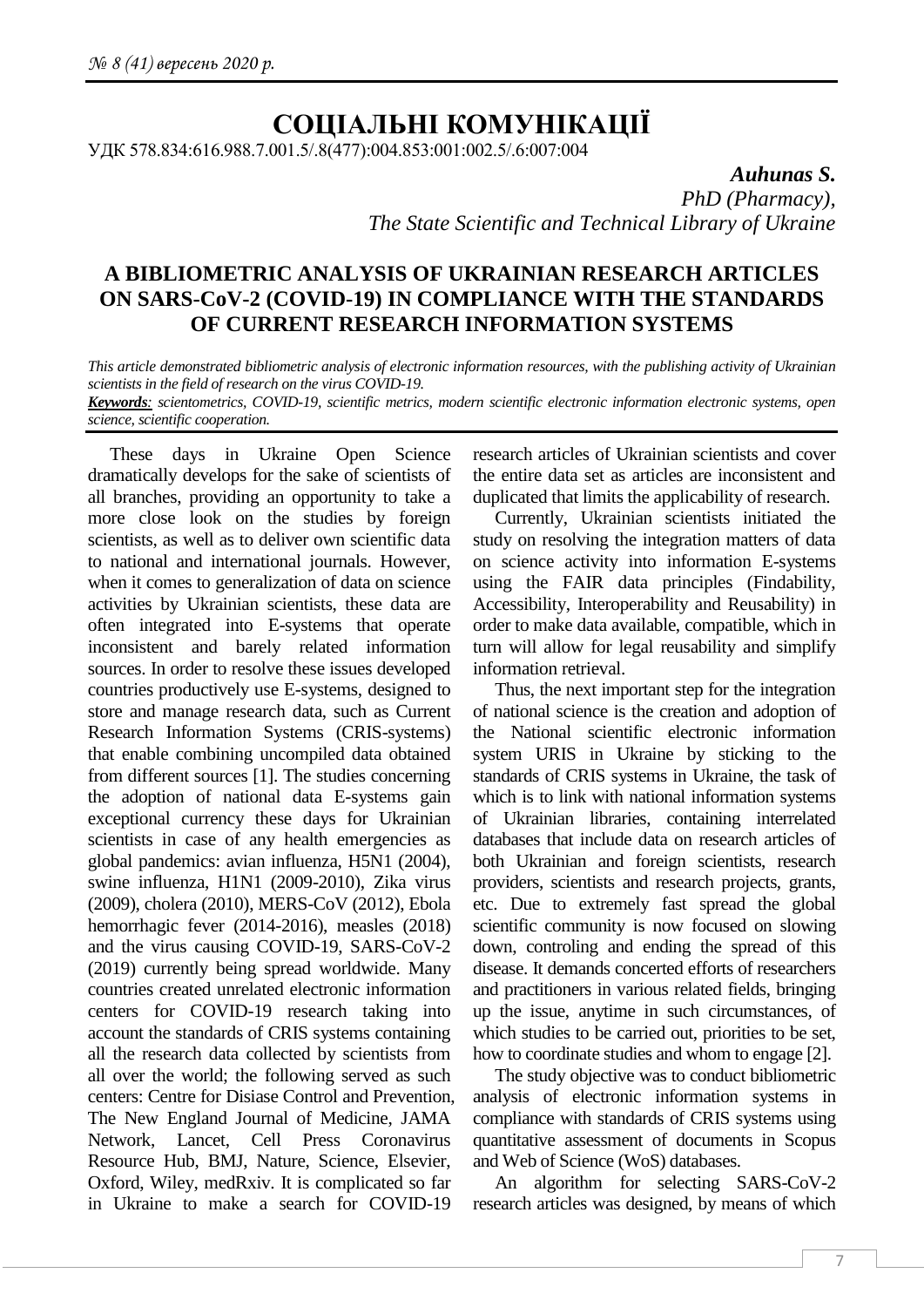we collected the set of papers published by Ukrainian scientists and uploaded by August 1, 2020. Resulting metadata (document type, open access status, citation count, h-index, most cited documents, international research funding, author counts, bibliographic relationship of journals) were taken from Scopus and Web of Science databases.

The study also considered the info from COVID-19/SARS-CoV-2-related documents published from December 2019 to September 2020, directly from documents published by authors depending on territorial affiliation to Ukraine. These databases enabled to get the necessary information for bibliometric analysis and necessary

details: copyright, which may not be available in other databases (e.g., Science Direct). Search criteria and results for each online database were considered according to the WHO classification of the virus and the disease, caused by this virus [4], and represented (Table 1). First we identified 89 research papers that provided us with the final data set after consolidation and removing duplication, however only 56 papers were used for the analysis. The total number of documents by results (Tabe 1) from the WoS database came out at 21641 documents (48 affiliated to Ukraine among them) in the Scopus database came out at 32478 documents (41 affiliated to Ukraine among them).

*Table 1*

**Search results for research articles of Ukrainian scientists by search algorithms in Scopus and Web of Science**

| N <sub>0</sub> | Search category                                                                                          | Search results in Scopus | Search results in<br>Web of Science |
|----------------|----------------------------------------------------------------------------------------------------------|--------------------------|-------------------------------------|
|                | $TS = ("COVID-19") AND (LIMIT-TO)$<br>(AFFILCOUNTRY, "Ukraine"))                                         | 27                       | 33                                  |
| $\mathfrak{D}$ | $TS = ("2019$ novel coronavirus")) AND (LIMIT-TO<br>(AFFILCOUNTRY, "Ukraine"))                           | $\theta$                 |                                     |
| 3              | $TS = ("2019-nCoV")$ AND (LIMIT-TO<br>(AFFILCOUNTR, "Ukraine"))                                          | $\theta$                 |                                     |
| $\overline{4}$ | $TS =$ ("severe acute respiratory syndrome coronavirus<br>2") AND (LIMIT-TO (AFFILCOUNTRY,<br>"Ukraine") | 8                        | 6                                   |
| 5              | $TS =$ ("SARS-CoV-2") AND (LIMIT-TO<br>(AFFILCOUNTRY, "Ukraine"))                                        | 6                        |                                     |
| Total:         |                                                                                                          | 41                       | 48                                  |

According to the publication activity of Ukrainian scientists the following areas prevailed: Education, educational research (9 documents, 20.58%); Social Sciences, interdisciplinary (6 documents, 11.76%) and Economics (4 documents, 8.82%). The highest publication activity by institution types was reported in the Ministry of Education and Science of Ukraine (it's percent of published scientific papers equals 36% or 7 documents), Danylo Halytsky Lviv National Medical University goes next (5 documents, 15%) and P. L. Shupyk National Medical Academy of Postgraduate Education (4 documents, 12%).

Basically, research activities by Ukrainian scientists were funded by 5 entities: Belgian Development Cooperation, the National Institutes of Health (NIH, U.S.), The United States Department of Health & Human Services, grant from the Whitney and Betty MacMillan Center for International and Area Studies at Yale, grant from *[the invention created using the method [3]]*

the Yale Women Faculty Forum. Based on the results of the analysis, we obtained a set of published articles and preprints to be assessed on the variety of features in upcoming studies, including citation count, most cited documents, bibliographic relationship of journals, reference linking. Further research on the development of the national scientific E-database continues using brand new analytical methods.

When it comes to bibliometric analysis of COVID-related research papers by Ukrainian scientists, these papers are not concerted and published on different scientific platforms bringing about the analysis with imprecise resulting data in this research area. Currently, Ukraine requires the adoption of the National scientific electronic information system in order to unify the studies and make data available, compatible that in turn will simplify the information search for Ukrainian scientists.